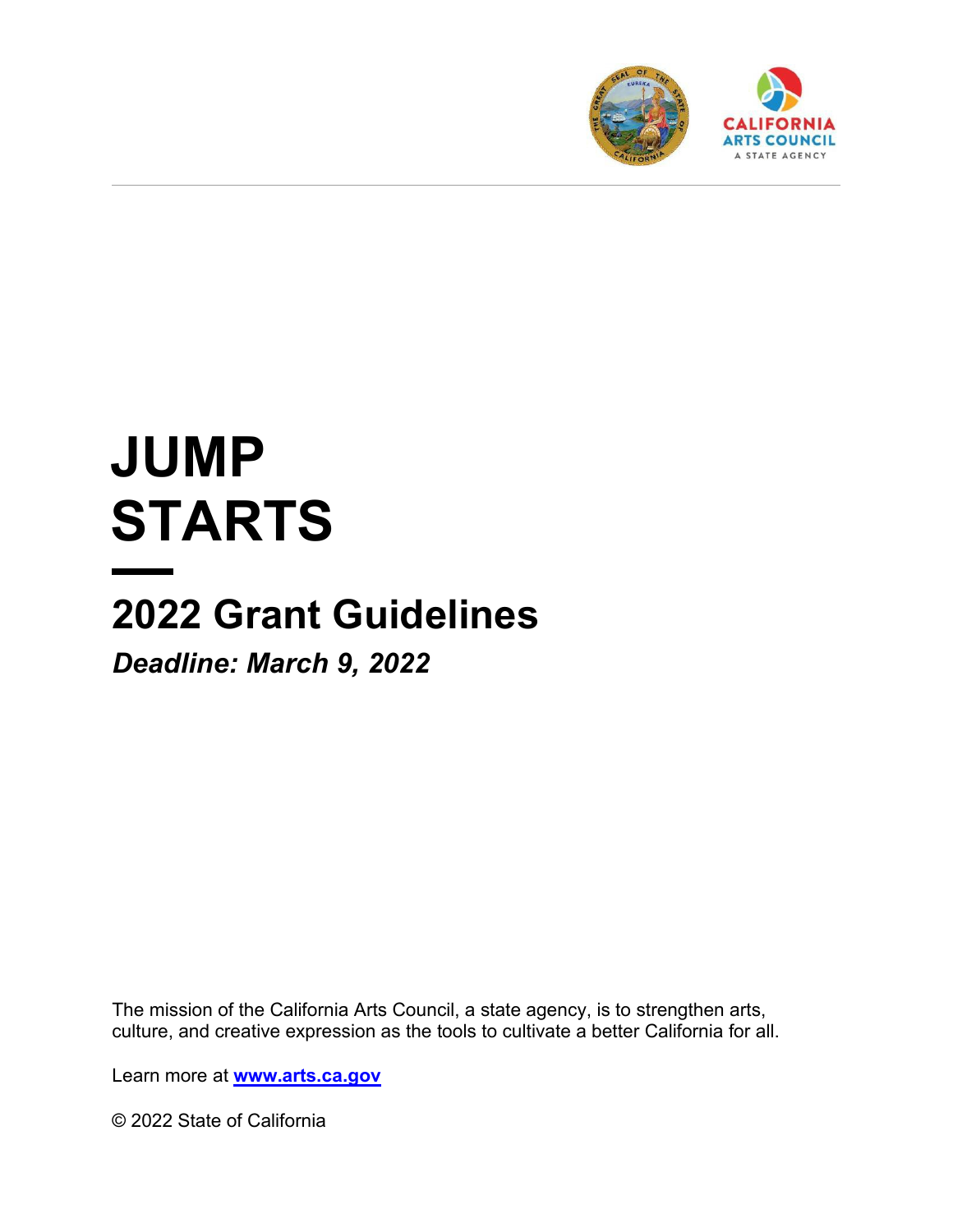#### **JUMP StArts 2022 GRANT GUIDELINES DEADLINE: June 16, 2022, 11:59 PM Grant Request Amount: \$2,500 planning grants; project grants up to \$50,000 Estimated Total Number of Grant Awards: 51 Grant Activity Period: Jan 1, 2023 – Dec 31, 2023 Matching Funds: Not Required**



**Apply at: [calartscouncil.smartsimple.com](https://calartscouncil.smartsimple.com/)**

## **Background & Purpose**

The California Arts Council's policies and practices prioritize racial equity and have a broad geographic reach into communities of all sizes and needs, and this includes a commitment to ensuring that art is accessible to all Californians, including the young and vulnerable, specifically those whose lives have been impacted or interrupted by the justice system.

These may be youth and young people who were dismissed from middle, high and/or continuation schools; have been subjected to racial profiling; have been arrested or are on probation; are currently incarcerated at a juvenile justice facility or attending a court-appointed educational institution; are undocumented; are unhoused and/or migratory; are refugees; have incarcerated parent(s) or guardian(s); and/or are pregnant or young parents themselves. The CAC's commitment to system-engaged, system-impacted, and/or at-promise youth is also reinforced by the [State of California Budget Act of 2021](https://www.ebudget.ca.gov/2021-22/pdf/Enacted/BudgetSummary/FullBudgetSummary.pdf#page=184) that maintains a mandate to invest in the JUMP StArts program this fiscal year.

The **JUMP StArts** program supports arts and culture education, apprenticeship and/or mentorship via artists-in-residence programs for system-engaged, systemimpacted, and/or at-promise youth and young people through the age of 24. Activities may take place during or outside of traditional school hours at state- or county-operated correctional facilities; public settings; online; and at arts and culture venues, community centers, school sites, youth centers, and in intergenerational settings.

Projects should prioritize system-engaged, system-impacted, and/or at-promise youth or youth who are especially vulnerable to be impacted by or engaged in the justice system, and the project should be tailored specifically to respond to their needs.

**The JUMP StArts program has two project grant strands. Organizations may apply for and receive funding in one strand:** 

- JUMP StArts State Facilities
- JUMP StArts Community Spaces and/or County Facilities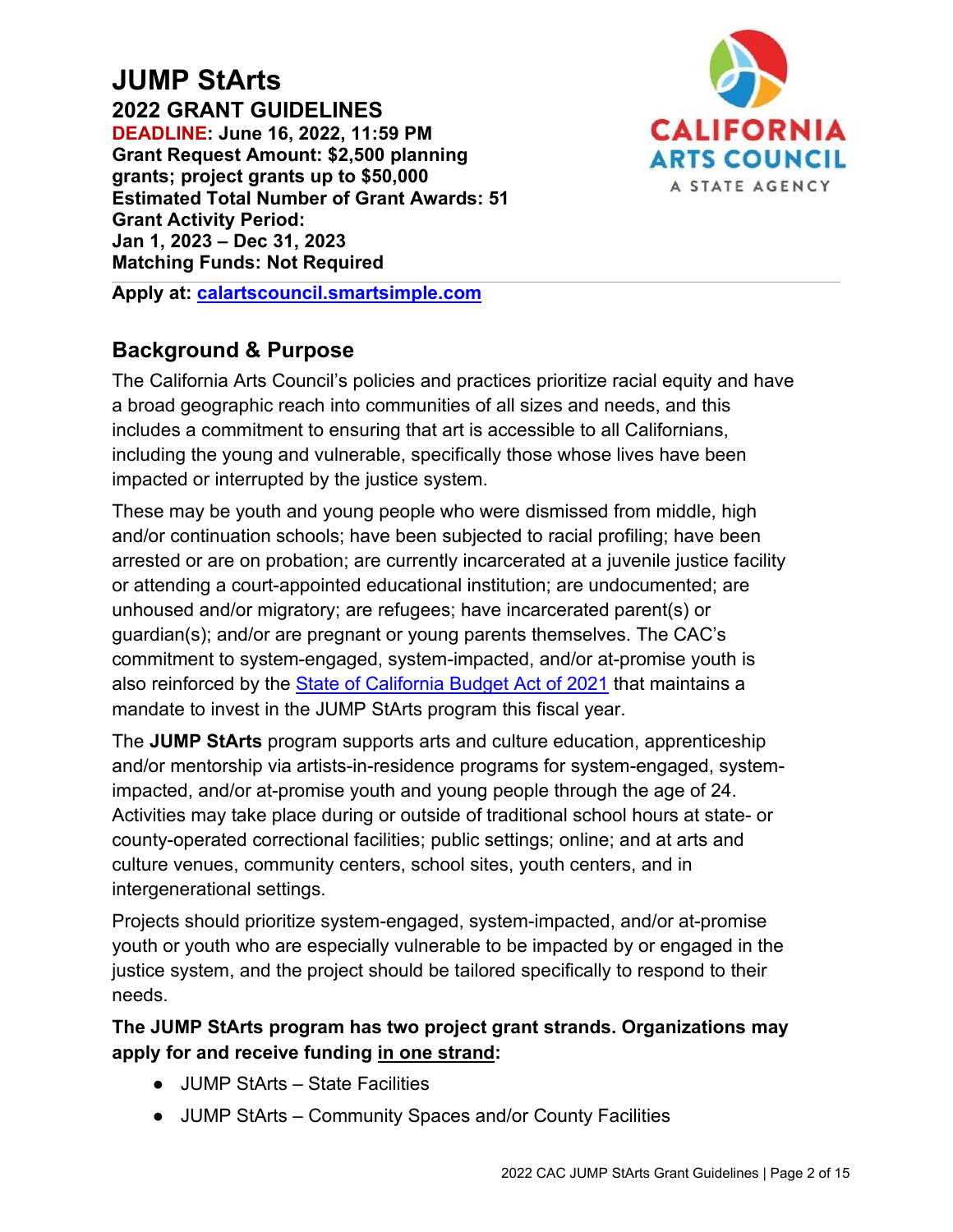**Planning grants** are also available to support arts organizations in the process of developing an arts project for system-engaged, system-impacted, and/or atpromise youth.

## **Project Requirements**

- Applicant organization must develop and complete a project addressing the program's purpose to be completed by the end of the Grant Activity Period. The project description must include an anticipated timeline for completion within the Grant Activity Period.
- Project planning and completion must reflect a commitment to include and represent the communities to be served; this includes youth, young adults, and/or individuals who were previously systemimpacted, system-engaged, or at-promise input.
- The project plan must describe activities, partnership responsibilities, intended artistic and youth development outcomes, and documentation strategies.
- The project design must be human-centered, provide safe, healthy, and appropriate learning environments for youth and young people.
- The project must include professional development training for teaching staff in both facility protocols and healing and/or traumainformed practice.
- Project team members to be compensated and supported by this grant must show relevant experience and be based in California.
- Rates of compensation for individual California teaching artists and cultural practitioners to be supported by this grant must be appropriate to experience and comparable to fees for other local skilled workers.
- Individuals to be compensated by this grant may not be full-time students in a degree program directly related to any type of compensation/credit for this project.
- All CAC-funded programs, services, information, and facilities where funded activities take place, including online spaces, must be accessible for individuals with disabilities, including but not limited to individuals who are Deaf, Hard of Hearing, Deaf Blind, have difficulty speaking, have a physical disability, visual disability, developmental disability, learning disability, mental illness, or chronic illness.

## **Eligible Request Amounts**

Applicant organizations can request:

- \$2,500 for a planning grant
- Up to \$50,000 for a full project grant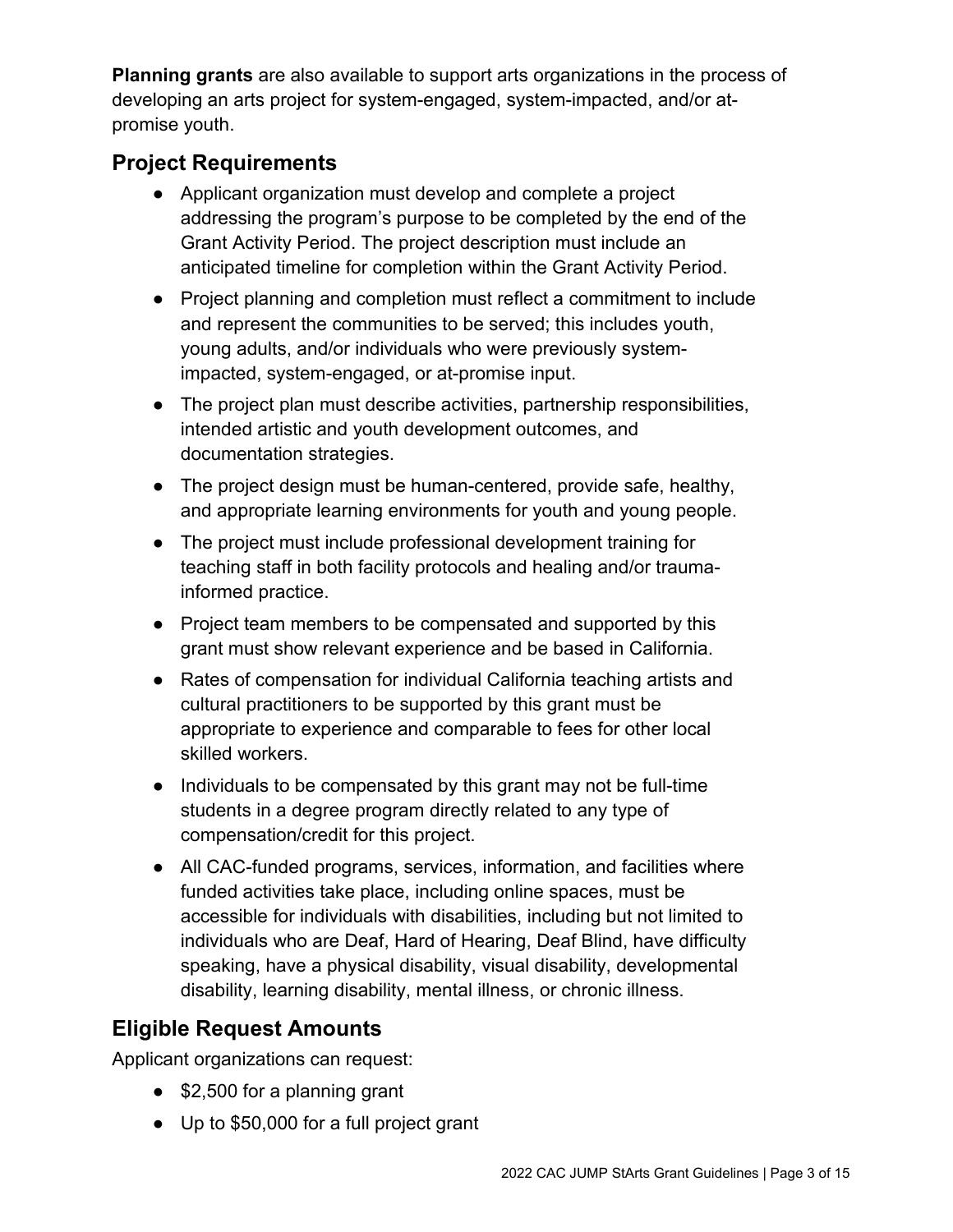● Up to \$52,500 for a planning and project grant **if each request is in different funding strand**: Community Spaces and/or County Facilities *and* State Facilities

## **Community**

Representation of, by, and for community is a core value of the CAC, including authentic intergenerational and intersectional connections.

**Although not factors in grant decisions**, we strongly encourage applications from organizations that are led by, represent, and/or serve systemically marginalized communities, which may include but are not limited to: Arab, MENASA (Middle Eastern, North African, South Asian); Asian; Black, African American; California Native American, Indigenous, Tribal; Currently Experiencing Incarceration; Disabled; Elders, Seniors; Latinx, Chicanx; LGBTQIA2S+; Low Income; Neuro-Divergent; Native Hawaiian; Pacific Islander; People of Color; Rural; Returned Residents, Formerly Incarcerated; Students of Color; Trans and/or Non-Binary People; Immigrants (Documented and/or Undocumented), Refugees, Asylum Seekers, Migrants; Unhoused, Transient; Veterans; or Youth.

## **Community Spaces and/or County Facilities Program Strand**

Organizations applying to the Community Spaces and/or County Facilities program strand must partner with at least one of these entities serving youth engaged by the juvenile justice system, including but not limited to:

- County juvenile halls and camps
- Court schools
- Community schools
- Social services agencies or nonprofit organizations supporting priority youth populations

## **State Facilities Program Strand: Partnership with the Division of Juvenile Justice (DJJ)**

Applicants to the State Facilities program strand must provide service at one or more of the following locations:

- N.A. Chaderjian Youth Correctional Facility
- O.H. Close Youth Correctional Facility
- Ventura Youth Correctional Facility

#### **Applicants proposing a project in partnership with the DJJ must be in touch with Teresa Perez at [Teresa.Perez@cdcr.ca.gov](mailto:Teresa.Perez@cdcr.ca.gov) or (916) 683-7450 to plan the project and to secure a letter of support.**

Applicants should be prepared to discuss the following when contacting DJJ: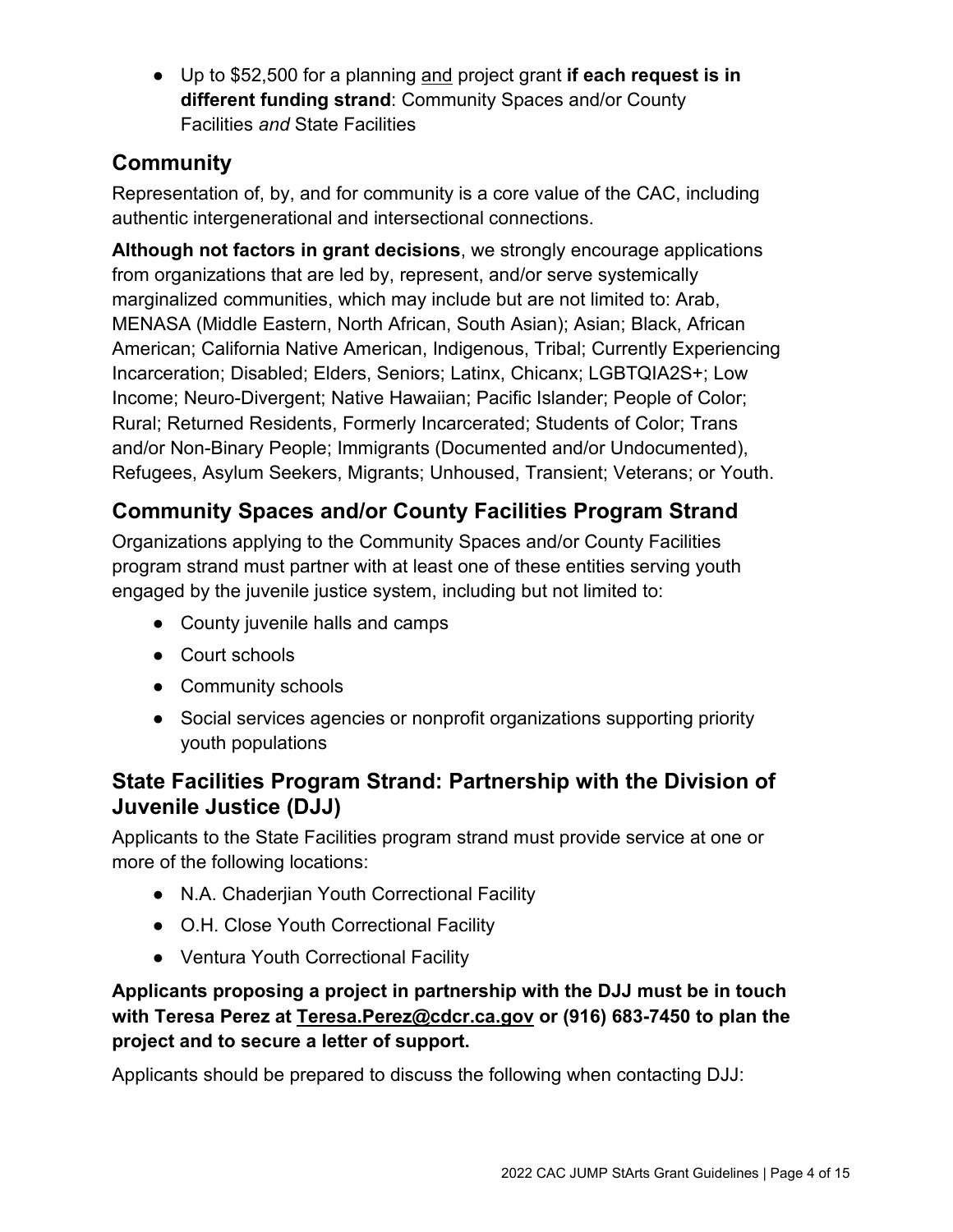- Type of program and proposed service to be provided
- Specific plan for space, time (length, duration, time of day), equipment, and participation of artists and DJJ staff
- Intended youth population and desired outcomes of efforts toward youth participation
- Outcomes and evaluation metrics appropriate to the scope of the project
- Training needs (facility safety and behavioral protocols) for participating teaching artists proposing to interact with DJJ youth

More information about the DJJ's mission and guiding principles are available on the [DJJ page](https://www.cdcr.ca.gov/juvenile-justice/) of the California Department of Corrections and Rehabilitation website.

#### *All applicants must be in touch with an appropriate contact at the facility(ies) to plan the project and to secure a letter(s) of support.*

## **JUMP StArts Planning Grant**

Planning grants are available to support arts organizations that have identified a juvenile justice or social services partner and are in the process of developing an arts project to serve these priority youth. Planning grants give organizations the opportunity to take the time to design the project thoughtfully and include meaningful contributions from both partners. The planning grants also can be used to pilot aspects of the program and conduct any necessary training and/or professional development for the project staff. Given the transient context for system-engaged, system-impacted, and/or at-promise youth, applicants are encouraged to consider partnering with multiple agencies that serve youth in various aspects of their incarceration, probation, and re-entry to ensure consistent engagement and to maximize program impact.

Planning grants are ranked **"Fund" or "Not Fund"** based on the strength and merit of the plan.

- **Applicants may not apply for a planning grant** in a strand (i.e., Community Spaces and/or County Facilities or State Facilities) **in which they have previously been funded**.
	- $\circ$  For example: If an organization has received a JUMP StArts grant to do work in a county facility or community space, they may not apply for a planning grant to work with another county or community facility. However, the organization may apply for a planning grant to work at a State facility.
- **Applicants may not receive a JUMP StArts planning grant and a JUMP StArts project grant in the same strand during the same funding cycle.**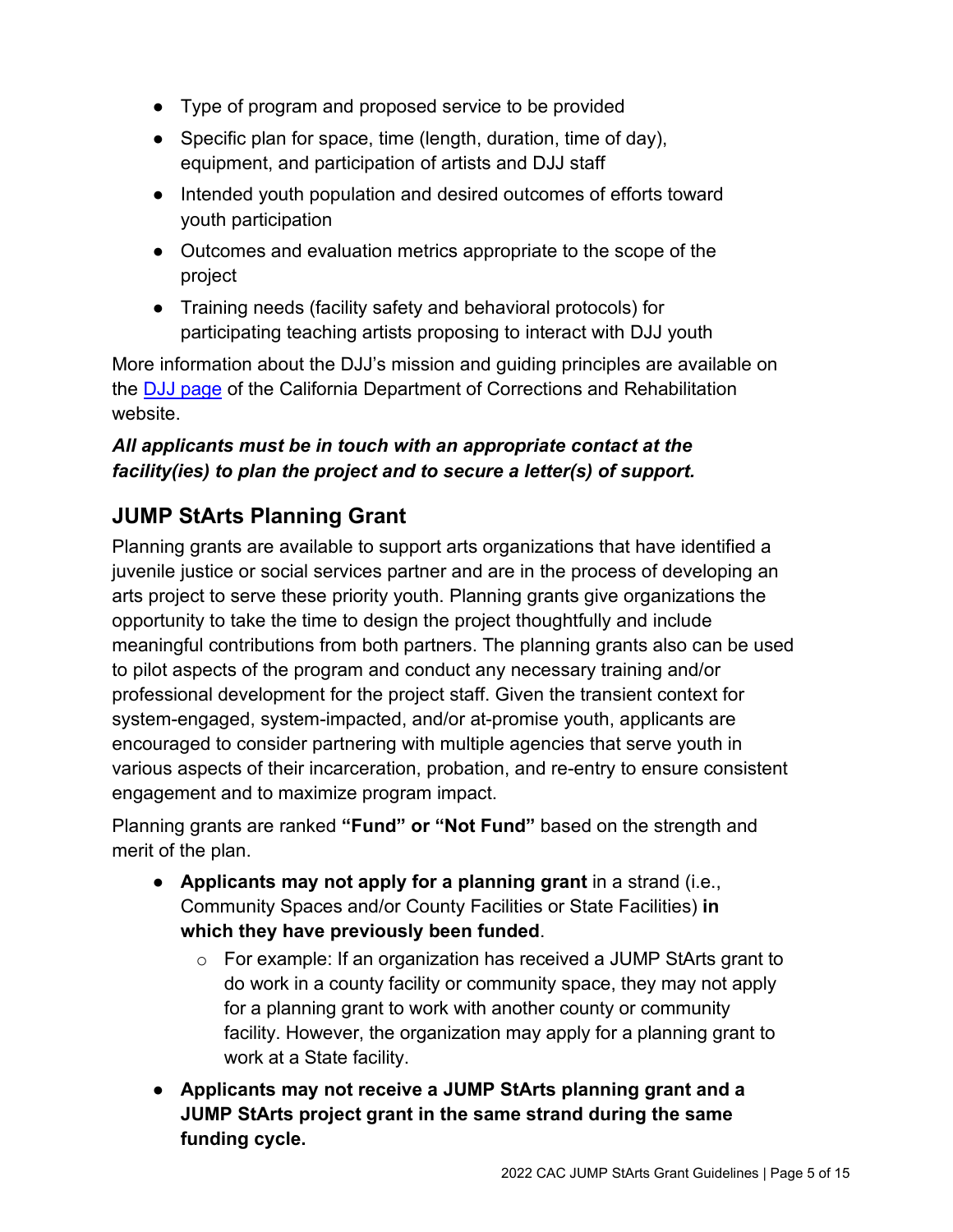## **Eligibility Requirements**

Applicants must comply with the requirements below. All applications must include the listed items at the time of submission in order to be considered for funding.

- **Racial equity statement -** Description of the organization's commitment to equitable policies and culture.
- **California-based** Documentation of having a principal place of business in California.
- **Arts programming** Applicants must have a minimum two-year history ofconsistent engagement in arts programming and/or services prior to the application deadline.
- **501(c)(3) organization as applicant or fiscal sponsor** Nongovernmental (municipal, county, or tribal) applicant organizations must demonstrate proof of nonprofit status under section 501(c)(3) of the Internal Revenue Code, or section 23701d of the California Revenue and Taxation Code.
- **Fiscal sponsors** An applicant organization without nonprofit status must use a California-based fiscal sponsor with a federal 501(c)(3) designation to apply for funding.
	- $\circ$  The fiscal sponsor will provide the fiscal oversight and administrative services needed to complete the grant.
	- o A [Letter of Agreement](https://arts.ca.gov/fiscalsponsorletter/) between the fiscal sponsor and the applicant organization [must be signed](https://arts.ca.gov/definitionofasignature/) by a representative from both parties and submitted with the application. A blank signature field will not be accepted. **If a grant is awarded, the fiscal sponsor becomes the legal contract holder with the California Arts Council.**
	- $\circ$  A fiscal sponsor change is not permissible during the Grant Activity Period, with rare exceptions.
	- $\circ$  Fiscal sponsors must have a minimum two-year history of consistent engagement in arts programming and/or services prior to the application deadline. (Acting as a fiscal sponsor to arts and cultural organizations is considered an arts service.) See additional information on the use of [CAC fiscal sponsors.](https://arts.ca.gov/fiscalsponsorpolicy/)
- **Certificate of good standing** Nonprofit organizations and fiscal sponsors (if applicable) must have "active status" with the California Secretary of State (SOS) showing evidence of "good standing" at the time of application. You can verify your organization's status by conducting a search using the SOS online Business Search tool. An indication of "active" (versus "suspended," "dissolved," "cancelled," etc.) confirms that your nonprofit corporation exists, is authorized to conduct business in the State of California, has met all licensing and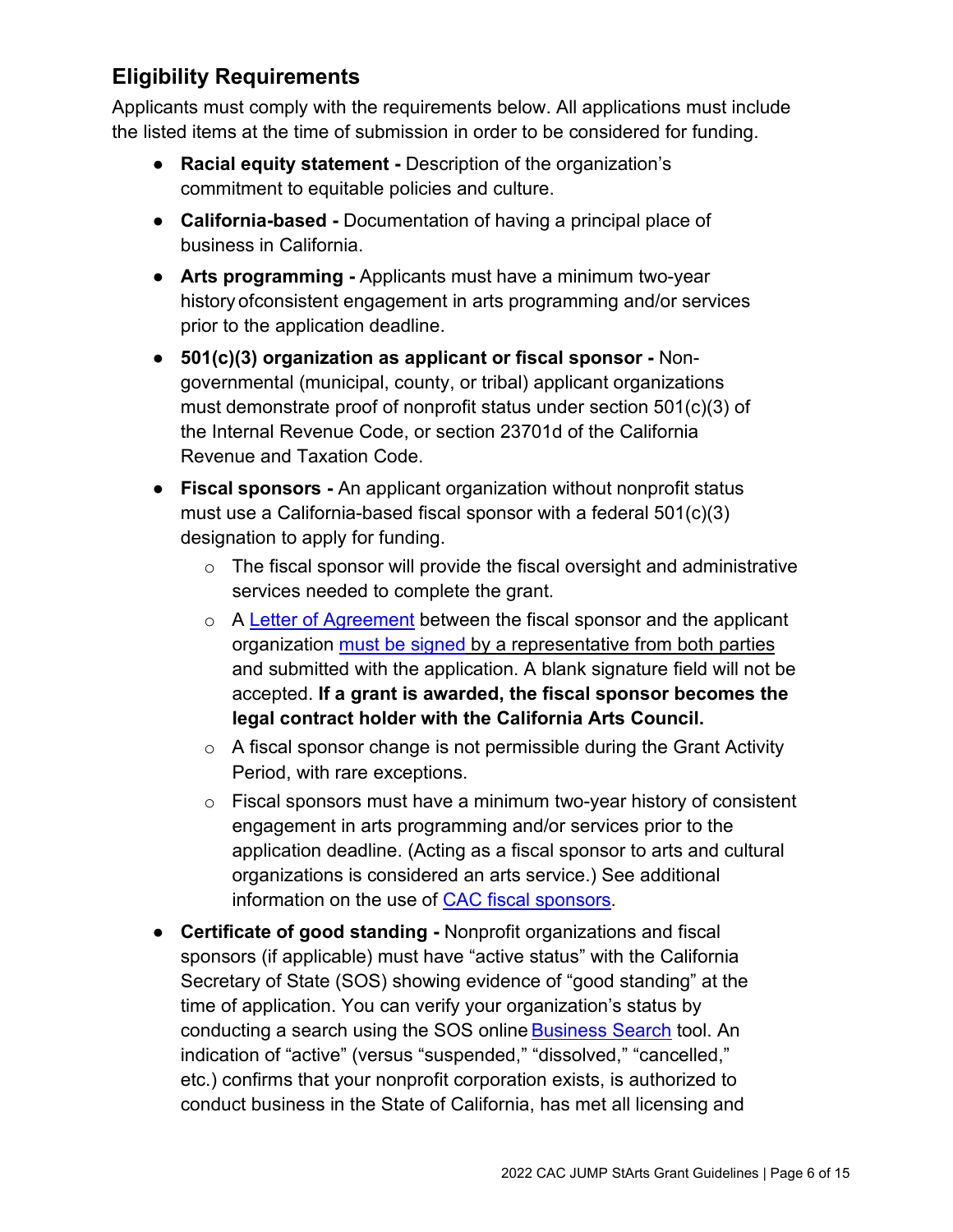corporation requirements, and has not received a suspension from the Franchise TaxBoard.

## **Funding Restrictions**

For organizations with total operating revenue above \$250,000, the sum of requests for CAC grants during the same year of funding cannot exceed 50% of the total operating revenue from the most recently completed fiscal year.

## **Matching Funds**

This program does not require matching funds.

## **Online Application Portal**

Applications will be available online through the CAC's online grants management system at [calartscouncil.smartsimple.com.](https://calartscouncil.smartsimple.com/s_Login.jsp) Only applications submitted through the system by the deadline will be accepted. **It is recommended that new applicants create an online profile well in advance of the application deadline.** More information can be found on the Grant [Resources](https://arts.ca.gov/grants/resources/) page of the CAC website.

## **Application Review Criteria**

A review panel will adjudicate complete and eligible applications based on the following criteria. Application questions and required documents pertaining to each review criterion are included below. Detailed instructions are available at [calartscouncil.smartsimple.com.](https://calartscouncil.smartsimple.com/s_Login.jsp)

**Racial Equity:** Demonstrates an understanding of racial equity through its cultural competence, policies, practices, projects, and organizational culture. Elements of racial equity are evidenced in the implementation of programming/services and throughout the proposal. Organization's leadership and participants center cultural, ethnic, and racial diversity.

*Application Questions and Required Documents*

- 1. Describe the elements of racial equity that are essential to the program/service and organization policies/culture. This criterion will be assessed by panelists during the review process. Your racial equity statement could include, but is not limited to:
	- A description of your region's landscape and how systemic racism has impacted your communities and field
	- How your organization is addressing issues of systemic inequities through racially equitable policies and practices
	- A description of the racial equity elements that support how the organization serves and uplifts the leadership of communities of color in your region, through your organizational leadership, community partnerships, mentorship, arts and cultural programming, accessibility, and outreach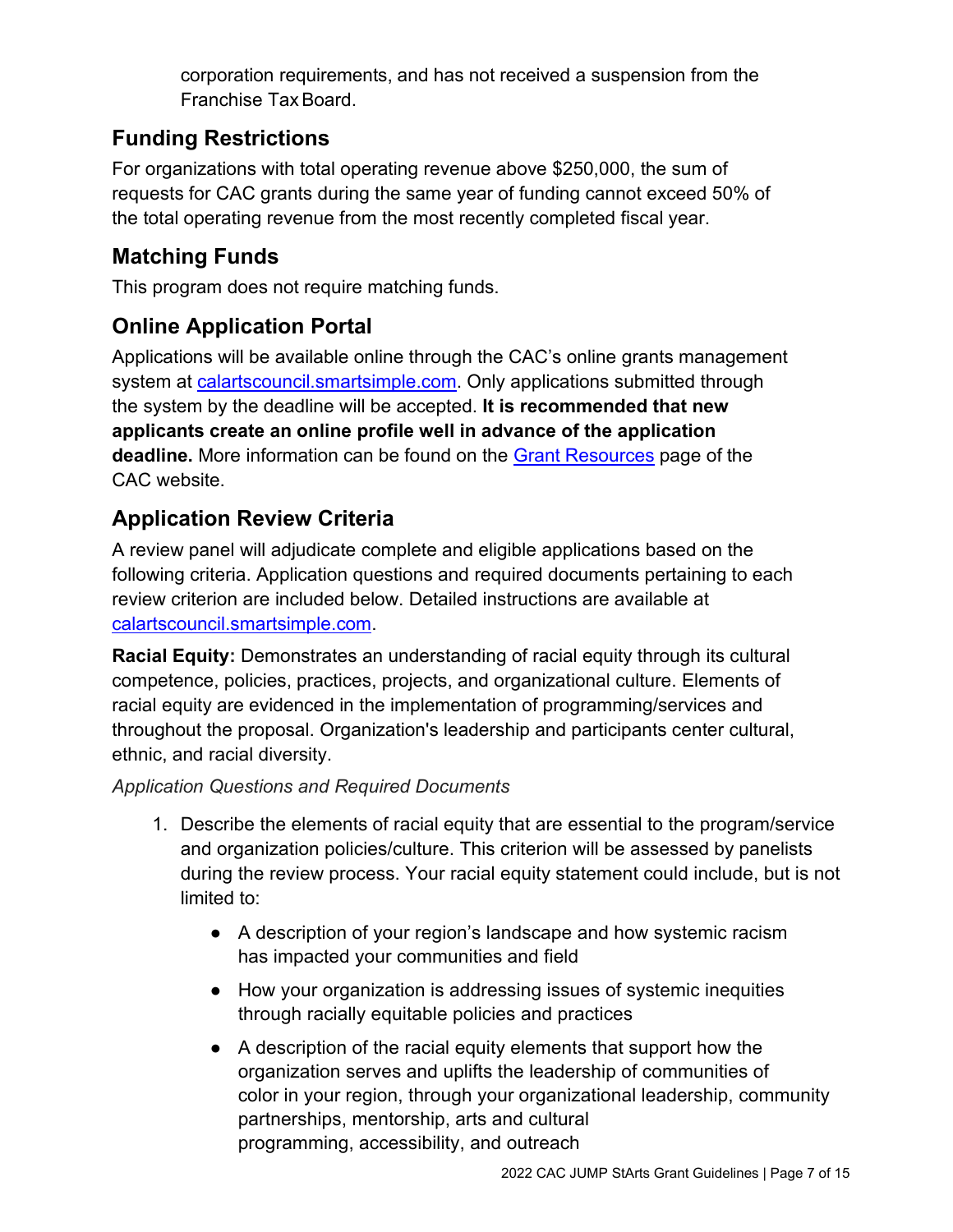- 2. Describe how the elements of racial equity show up in the programming/services and policies.
- 3. Describe how the leadership and participants demonstrate cultural, ethnic, and racial diversity.
- 4. Describe any strategies or progress the organization has made towards your racial equity elements that you are proud of and would want to share with the field.

**Program Design & Implementation:** Provides detailed and meaningful objectives, including a timeline and key activities, outlining how the project will address current challenges and/or opportunities addressing system-engaged, system-impacted, and/or at-promise youth. The project budget is detailed, includes all expenses relevant to the stated project activities, and lists rates of pay that appropriately compensate the labor of all individuals working on the project.

#### *Application Questions and Required Documents*

- 1. Provide a detailed description of your project, including a timeline and key activities, outlining how your project will address current challenges and/or opportunities addressing system-engaged, system-impacted, and/or at-promise youth. These may include youth who were dismissed from middle, high and/or continuation schools; are subjected to racial profiling; are arrested or on probation; are incarcerated at a juvenile justice facility or at a court-appointed educational institution; are undocumented; are unhoused and/or migratory; are refugees; have incarcerated parent(s) or guardian(s) and/or are pregnant or parents themselves.
- 2. In addition to the development of artistic skills, describe the student outcomes your organization seeks to achieve through its JUMP StArts project.
- 3. Complete a two-year budget snapshot table. Provide revenue and expense amounts. Address any significant changes in line items from one year to the next and explain anticipated surpluses or deficits.
- 4. Complete a detailed project budget, including all expenses relevant to the stated project activities, and include rates of pay that appropriately compensate the labor of all individuals working on the project. Provide details for each line item to be funded by this grant.
- 5. Provide no more than three (3) samples that best portray your organization and its work. These may include artistic work, press materials, flyers, brochures, programs, newsletters, audio, video, and other marketing pieces. Samples should be within the past two years and relevant to this grant opportunity.

**Community Engagement and Social Impact:** Demonstrates how the project design and implementation reflects a commitment to include and represent the communities to be served.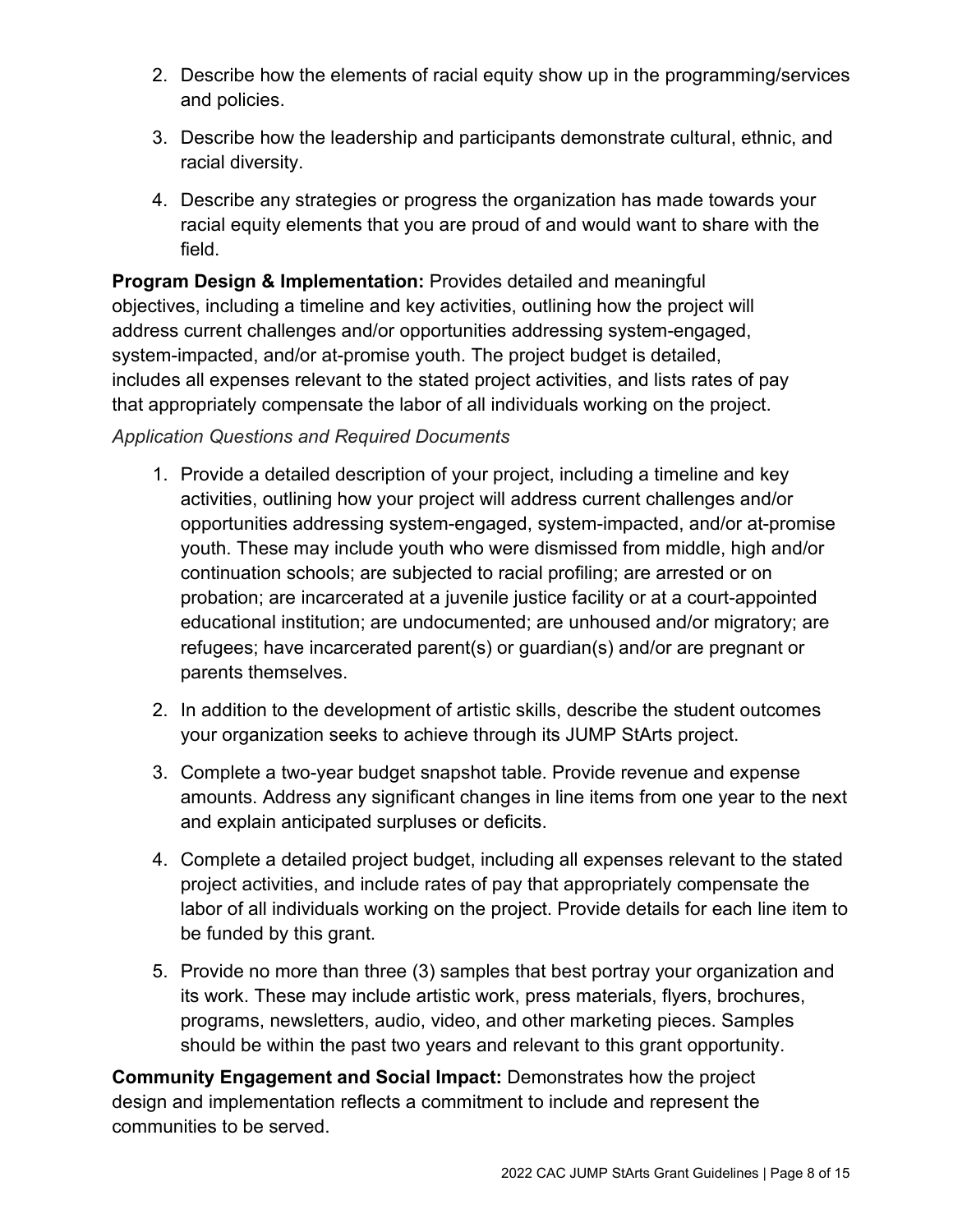#### *Application Questions and Required Documents*

- 1. Describe how you plan to engage and elevate system-engaged or systemaffected youth voices throughout the project to help shape the project outcomes, documentation strategies, and measures of success. Demonstrate how your project design and implementation reflects a commitment to include and represent the communities to be served.
- 2. Describe your organization's protocols and best practices in working with system-engaged youth, to ensure that they will be in a physically and emotionally safe, nurturing, and creative learning environment.
- 3. Upload a letter of support from an appropriate contact at the facility(ies) where the project is planned.

**Accessibility:** Demonstrates that its programs, services, information, and facilities, including online spaces, are accessible for individuals with disabilities, including but not limited to individuals who are Deaf, Hard of Hearing, Deaf-Blind, have difficulty speaking, have a physical disability, visual disability, developmental disability, learningdisability, mental illness, or chronic illness.

#### *Application Questions and Required Documents*

- 1. Describe your organization's approach to ensuring the physical accessibility of programs and services for individuals with disabilities, as well as the accessibility of print and online materials. Consider organizational personnel and any partnering organizations, as well as beneficiaries of arts programming and services, and potential audience members in your response.
- 2. Identify the primary individual who will be responsible for managing accessibility for your organization. This may be a program manager, accessibility coordinator, or other staff member of the applicant organization. Include their name, title, phone number, and email address in the fields provided.

## **Panel Adjudication and Ranking Scale**

Panelists review and rank applications and work samples using a 6-point ranking scale that can be viewed at [this link.](https://arts.ca.gov/rankingguide/)

## **California Arts Council Decision-making**

The final authority for grant awards is the appointed Council. After receiving and reviewing recommendations from Council committees, the Council will vote on final funding awards at a public meeting. Awards may differ from requested amounts based on panel rank and available funding.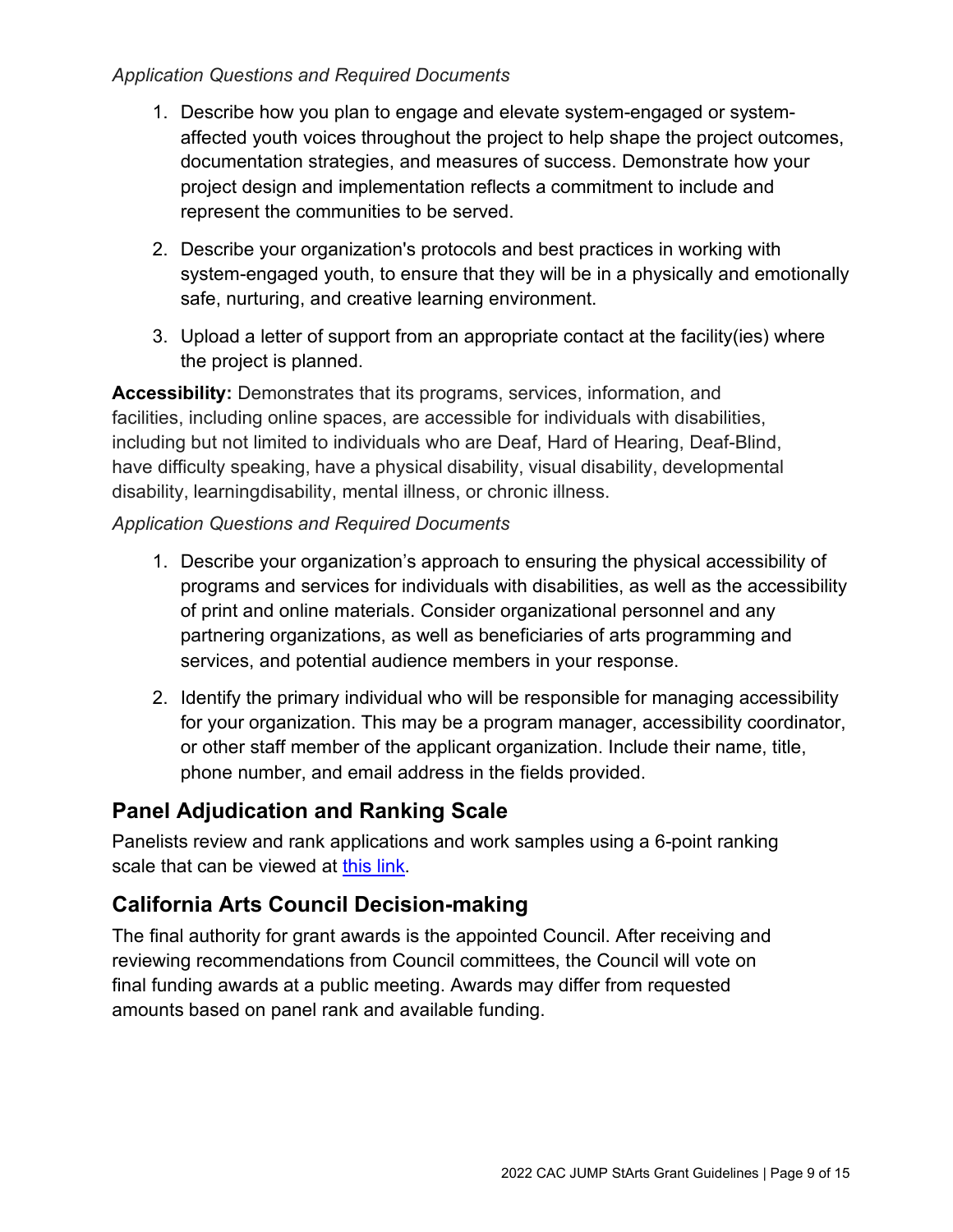## **Program Timeline**

| <b>Application Opens</b>     | April 28, 2022             |
|------------------------------|----------------------------|
| <b>Application Deadline</b>  | June 16, 2022, 11:59 PM    |
| <b>Panel Review</b>          | Approx. June - July 2022   |
| <b>Funding Decision</b>      | Approx. July 2022          |
| <b>Funding Notification</b>  | Approx. August 2022        |
| <b>Grant Activity Period</b> | Jan 1, 2023 – Dec 31, 2023 |
| <b>Final Report Deadline</b> | January 31, 2024           |

## **Staff Assistance**

Before contacting staff, check **FAQs** to see if application questions can be answered. If staff assistance is still required for guidance or clarification, email is the best way to contact Program Specialists. We recommend that you contact staff well in advance of the deadline to ensure you can be accommodated. People who are Deaf, Hard of Hearing, Deaf-Blind, or have difficulty speaking may dial 711 to reach the California Relay Service (CRS). Large printis available upon request. Translation services may also be available upon request.

Organizations seeking technical assistance should contact:

**Natalie Peeples she/her/hers Arts Program Specialist California Arts Council [jumpstartsgrant@arts.ca.gov](mailto:jumpstartsgrant@arts.ca.gov)**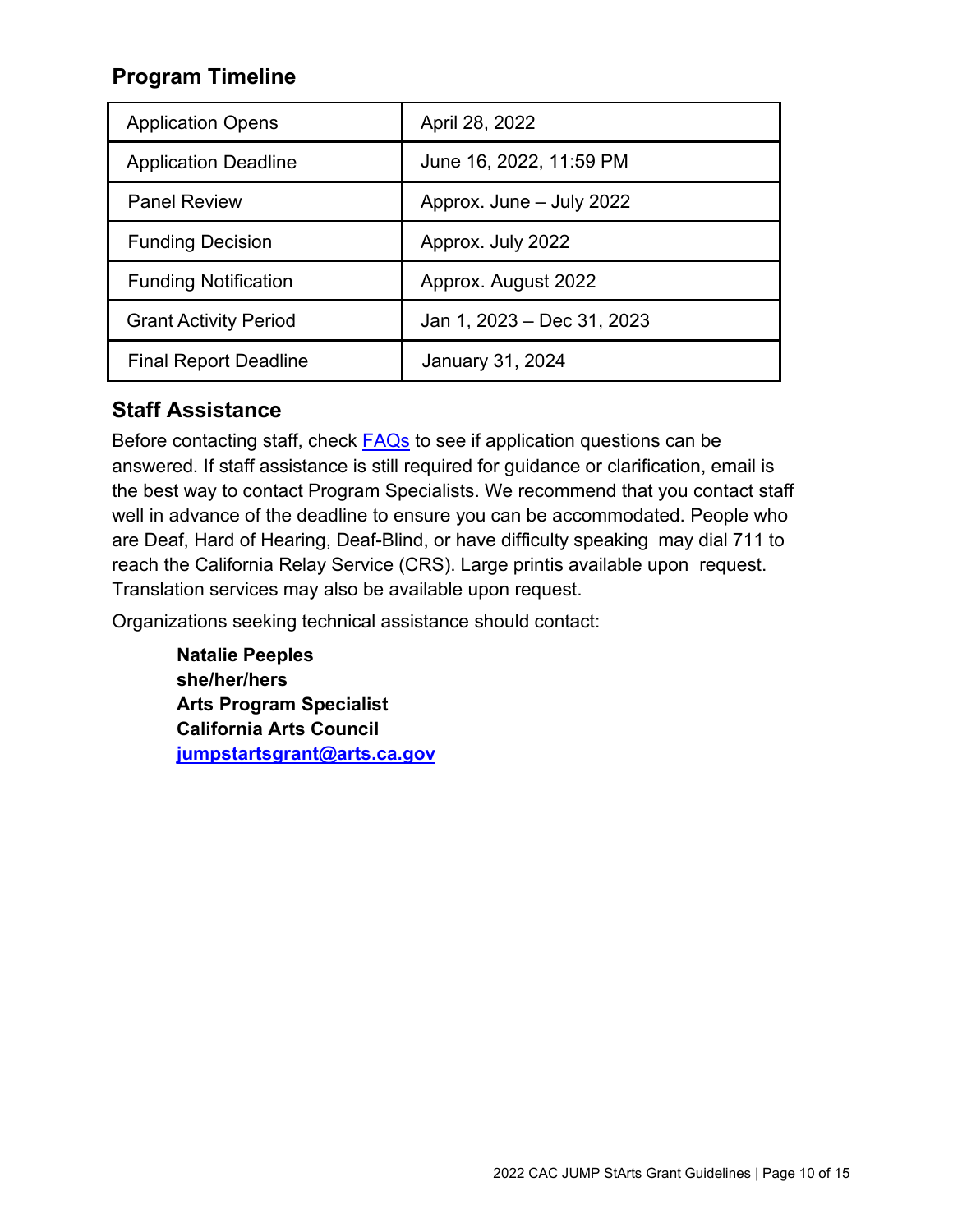## **Governor of California**

Gavin Newsom



## **Arts Council Members**

Lilia Gonzáles-Chávez, Chair

Consuelo (Chelo) Montoya, Vice Chair

Vicki Estrada

Jodie Evans

Kathleen Gallegos

Stanlee Gatti

Alex Israel

Jonathan Moscone

**Executive Director***,* Anne Bown-Crawford **Deputy Director**, Ayanna L. Kiburi, M.P.H.

1300 I Street, Suite 930 Sacramento, CA 95814 (916) 322-6555 Toll Free (800) 201-6201 FAX: (916) 322-6575 **[www.arts.ca.gov](http://www.arts.ca.gov/)**

#### **Office Hours**

8:00 a.m. - 5:00 p.m., Monday through Friday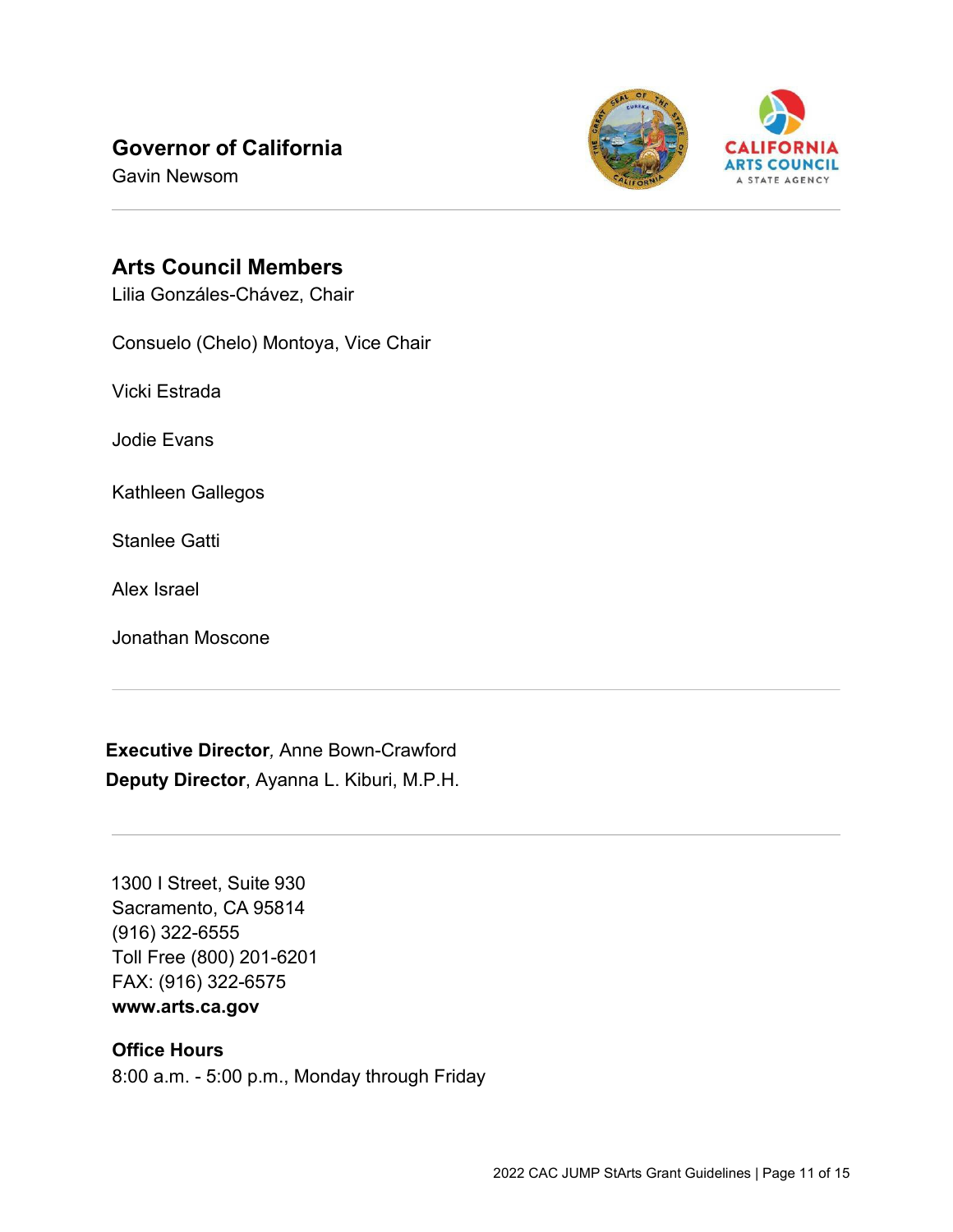**Purpose:** The California Arts Council (CAC), a state agency, was established in January 1976 to encourage artistic awareness, participation, and expression; to help independent local groups develop their own arts programs; to promote employment of artists and those skilled in crafts in the public and private sector; and to enlist the aid of all state agencies in the task of ensuring the fullest expression of our artistic potential.

**The Council:** The appointed Council of the CAC consists of 11 members. The Governor appoints nine members, the assembly Speaker appoints one member, and the Senate President pro Tempore appoints one member. Council members serve without salary, elect their own officers, and meet throughout the state to encourage public attendance. This body sets policy and has final approval of CAC grants.

**Native Land Acknowledgement:** The California Arts Council stands in solidarity with all of California's Indigenous people. We acknowledge that our work takes place on the now occupied traditional lands of the Miwok, Maidu, and Nisenan people, who are the past, present, and future stewards of this place. We make this first step in our journey to develop relationships and cultural competencies to truly support native sovereignty.

**Mission:** Strengthening arts, culture, and creative expression as the tools to cultivate a better California for all.

**Vision:** A California where all people flourish with universal access to and participation in the arts.

**Racial Equity Statement:** As California's state arts agency, the California Arts Council is committed to racial equity both internally through our work environment, and externally through our programming.

- We are committed to ensuring that every policy enacted reflects democratic principles of equity and justice.
- We understand that enacting policy in a just and equitable manner considers critical issues of implicit bias and discrimination that requires concerted and purposeful action.
- We believe that bringing together Council, staff and other partners with differing backgrounds and life experiences will enhance our ability to increase opportunities for all arts service organizations to succeed.
- Policies, programs, and activities will be administered to identify and avoid discrimination and barriers to access, and to avoid disproportionately high and adverse effects on communities of color.
- Accountability to our grantees is of central importance to us. We understand the significance of evaluating the impact of our policymaking on grantees over time and utilizing this evaluation in the development of new policy initiatives.
- We are committed to the just and equitable disbursement of resources.
- We will obtain the following information when relevant and appropriate in order to utilize data to evaluate the impact of our equity goals: population served and/or affected by race, color, national origin, and income level, which will include diverse communities across the state such as: communities of color, racially and ethnically diverse individuals, tribal communities, immigrant and refugee communities, and communities that have principal languages other thanEnglish.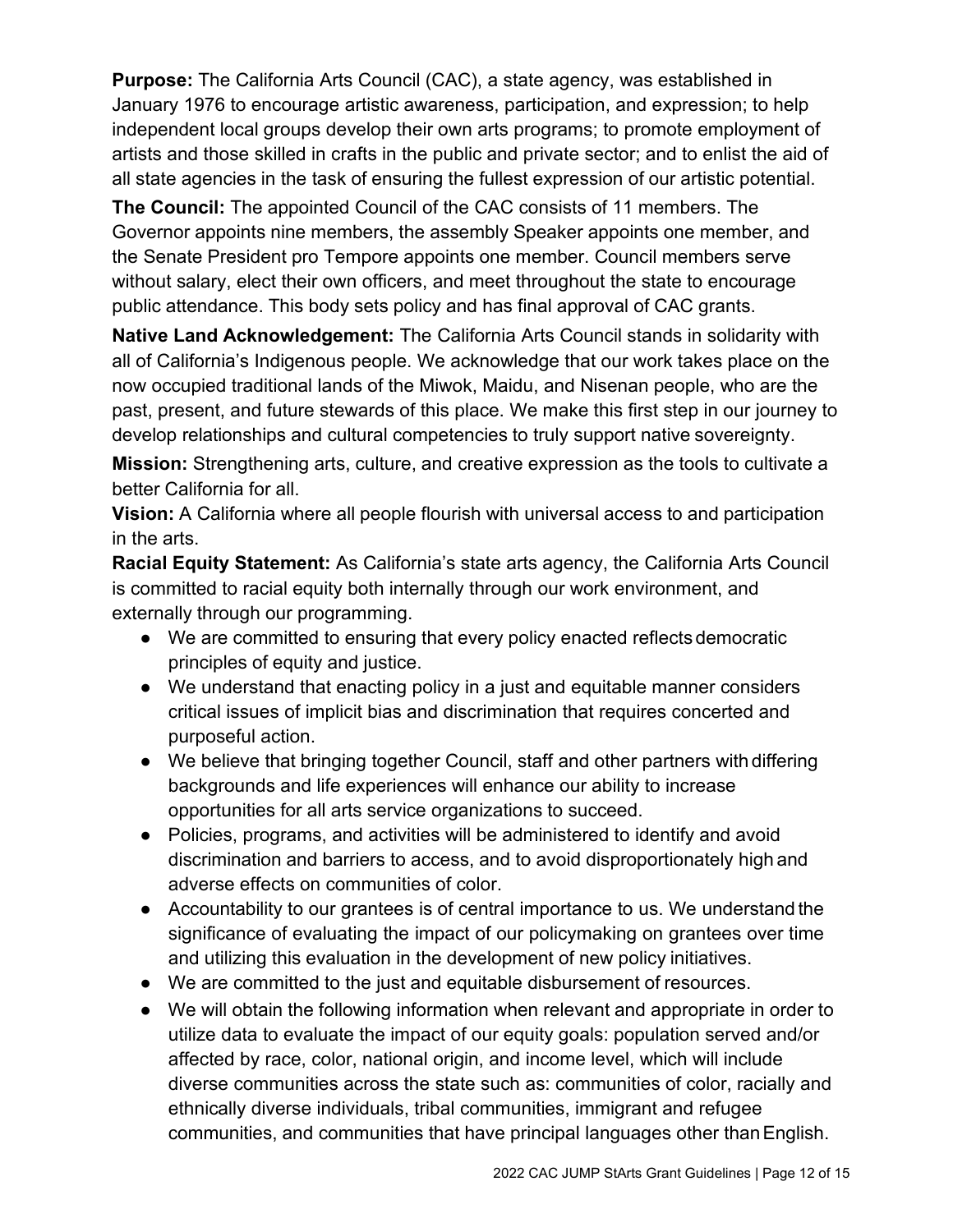For the CAC, racial equity is a continual practice in listening, learning, and implementing. The CAC's Racial Equity Statement demonstrates a deeper commitmentfor us to do better for the field and our staff.

**Funding:** The CAC is a state agency, funded from the state's annual budget process and proceeds from the California Arts License Plate and the Keep Arts in Schools tax return voluntary contribution fund, supplemented by funds from the National Endowmentfor the Arts. Its grants are often matched by foundations, individuals, earned income, government agencies, in-kind contributions, or other organizations.

**Information Access:** Due to the Public Records and Open Meeting Acts, applicationsand their attachments are not confidential and may be requested by the media and/or public. Meeting dates and locations are posted at [www.arts.ca.gov.](http://www.arts.ca.gov/) Observers may attend but may not participate in, or in any way interfere with, Council meetings. Each meeting provides a designated time for public comment, although comments may be time-limited.

**Grant Process:** Applications are evaluated by panels of recognized field representatives who rank applications according to program criteria. The CAC staff provides information but not recommendations to the panel. The Council reviews panelrecommendations before making final funding decisions. CAC staff is responsible for grant contract administration after Council approval. In dire or unexpected circumstances, the CAC reserves the right to make exceptions to any policy or procedure on a case-by-case basis.

**Requirements:** The CAC provides grant funding to individual artists and is mandated both by federal and state regulations to fund arts organizations that have proof of nonprofit status under sec. 501(c)(3) of the Internal Revenue Code (Fiscal Receivers are eligible in some programs), or under sec. 23701d of the California Revenue and Taxations Code, or entities that are a unit of government; and that comply with the CivilRights Acts of 1964, as amended; sec. 504 of the Rehabilitation Act of 1973, as amended; the Age Discrimination Act of 1975; the Drug-Free Workplace Act of 1988; California Government Code secs. 11135-11139.5 (barring discrimination); the Fair Labor Standards Act, as defined by the Secretary of Labor in part 505 of title 29 of the Code of Federal Regulation; the Americans with Disabilities Act of 1990 ("ADA"); the Fair Employment and Housing Act; and the Personal Responsibility and Work Opportunity Reconciliation Act of 1996.

**Ownership, Copyrights, Royalties, Credit:** The CAC does not claim ownership, copyrights, royalties, or other claim to artwork produced as a result of a CAC grant. However, the CAC reserves the right to reproduce and use such material for official, noncommercial purpose, including but not limited to use on the CAC website, social media and print materials. In addition, the CAC requires documentation of grants activityand appropriate credit for CAC partial support.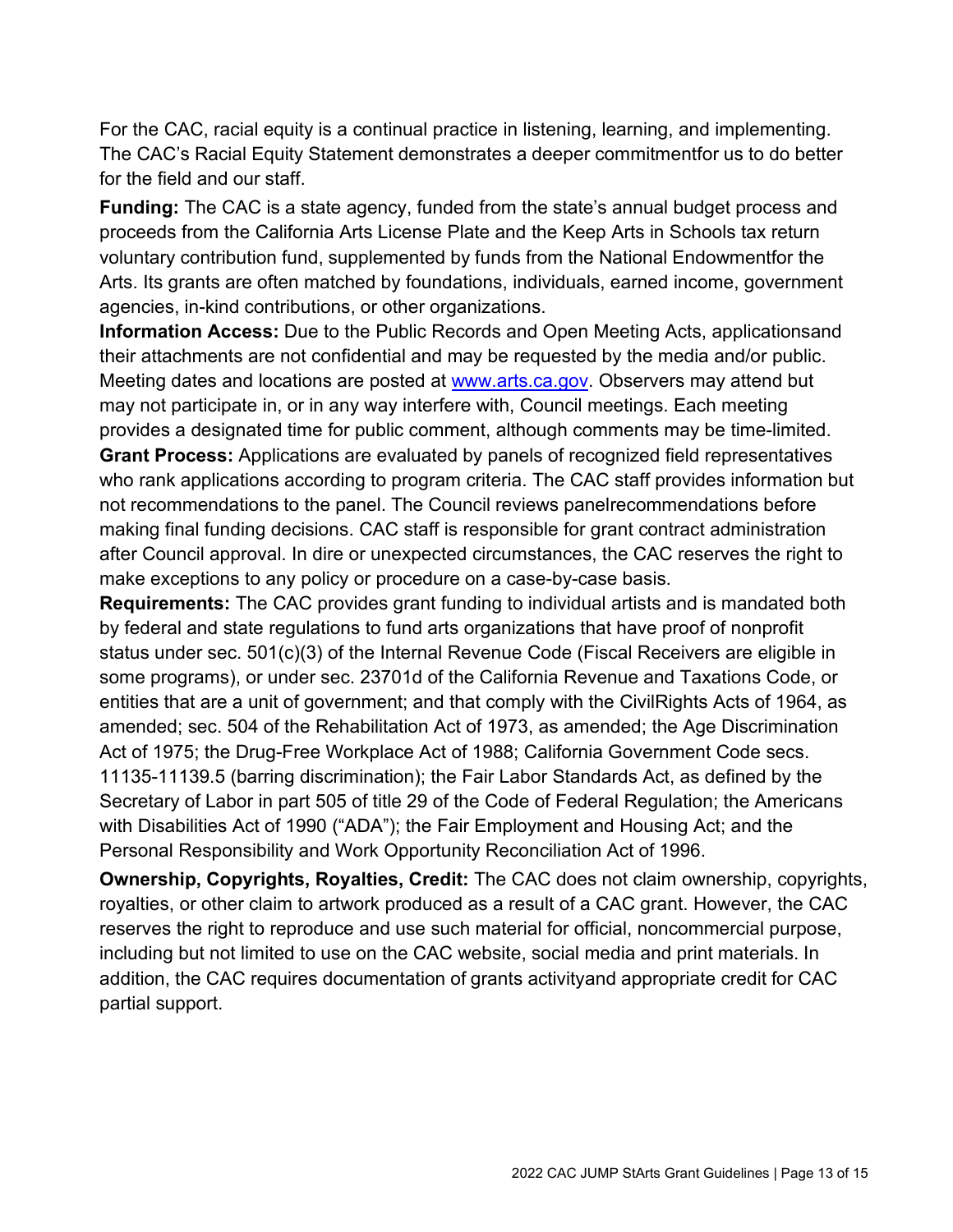## **Grantee Requirements**

Awarded grantees must comply with all requirements as stipulated in the grant agreement, including but not limited to the following:

- **Complete contract documents -** Upon notification of grant award, complete all required contract documents in order to receive grant payment. Contract documents must be received by the CAC within 60 days of issuance or the grant funding may be revoked.
- **Payee Data Record** Each awarded organization or fiscal sponsor (if applicable) must complete, sign, and submit an STD 204 Payee Data Record as a required contract document before grant funds can be released.
- **Consistent activities -** Carry out activities consistent with the original proposal summary statement and the intent of the application as approved for funding, including in instances where the grant award may be less than the original request amount.
- **Approval for changes -** Programming activities must be completed asproposed. Changes must be proposed in advance and require prior written approval from CAC staff. Requests for changes are considered on a case-by-case basis.
- **Thank you letters -** To better inform our elected representatives of the value of the arts and the use of state funds, grantees are required to include copies of signed letters sent to the Governor, state Senate, and Assembly representatives thanking them for the grant. Local representatives may be found at this link: [https://findyourrep.legislature.ca.gov/.](https://findyourrep.legislature.ca.gov/)
- **Use of CAC logo -** Use of the CAC logo is required on all printed and electronic materials and websites (programs, catalogs, postcards, posters, newsletters, leaflets, publications, etc.) that specifically reference this grant.
- **CAC acknowledgement -** The following acknowledgement of CAC funding is required on all printed and electronic materials: *"This activity is funded in part bythe California Arts Council, a state agency."*
- **Final report -** Provide a final report summarizing grant-funded activities and accomplishments within 30 days of the end of the Grant Activity Period. Grantees that do not submit reports by the posted deadlines may jeopardize their organization's opportunity for future funding from the CAC.
- **California Model Agreement (AB20) and indirect costs -** In order to complywith AB20 requirements, University of California and California State University grantees are required to secure an indirect cost waiver from the Regents of the University of California or the Board of Trustees of the California State University.